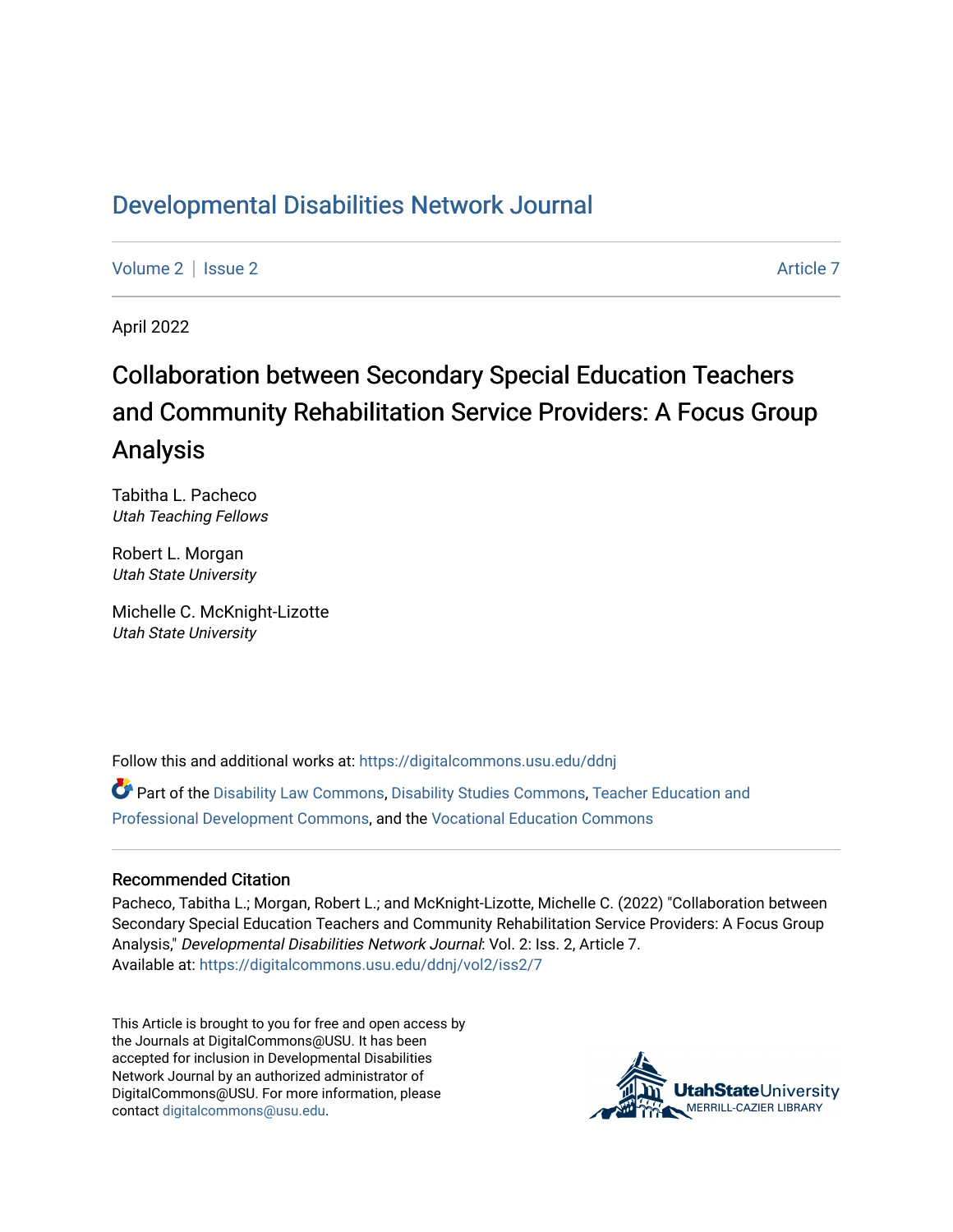## **Collaboration between Secondary Special Education Teachers and Community Rehabilitation Service Providers: A Focus Group**  Analysis

Tabitha L. Pacheco,<sup>1</sup> Robert L. Morgan,<sup>2</sup> Michelle C. McKnight-Lizotte<sup>2</sup> <sup>1</sup>Utah State Board of Education, Salt Lake City, UT <sup>2</sup>Department of Special Education & Rehabilitation Counseling, Utah State University, Logan, UT

## **Abstract**

*Collaboration by professionals across agencies has been identified as a research-based practice associated with successful post-school outcomes for students with disabilities. Successful post-school outcomes include community employment, postsecondary education (such as involvement in 2- or 4-year college programs), and independent living for young adults with disabilities. Vocational rehabilitation counselors, special educators, and community rehabilitation providers (CRPs) must collaborate to increase the probability of successful outcomes, particularly given the advent of Pre-Employment Transition Services (Pre-ETS). Five core areas of Pre-ETS include: (a) job exploration counseling, (b) work-based learning experiences, (c) counseling, (d) workplace readiness training to develop social skills and independent living, and (e) instruction in self-advocacy. The purpose of this study was to gather qualitative data on the current status and future directions of relationships between high school special education teachers and CRPs regarding transition service delivery. In this study, focus groups were used to gather information specific to interagency collaboration. Three primary themes were generated: (a) barriers to effective interagency collaboration, (b) collaboration needs, and (c) recommendations to improve collaboration. Barrier included (a) lack of communication, (b) community issues, (c) school issues, and (d) student and family factors. Both special education teachers and CRP professionals offered information regarding needs and recommendations to improve collaboration. Specific recommendations were identified to improve collaboration, such as improving the intake and discovery process by interviewing the special education teacher prior to the Individualized Education Program (IEP) meeting and creating a roles and responsibility chart including methods for communication and follow up, among others.*

## **Plain Language Summary**

*Students with disabilities have more success when educators work together. Working together is called collaboration. When educators collaborate, students with disabilities are more likely to get jobs. Students are also more likely to continue with education after high school and live on their own in communities. Legislation states that teachers and other* 

<span id="page-1-0"></span>Correspondence concerning this article should be addressed to Tabitha L. Pacheco, 576 N 100 E, Springville, UT 84663. Email: [Tabitha.pacheco@schools.Utah.gov](mailto:Tabitha.pacheco@schools.Utah.gov)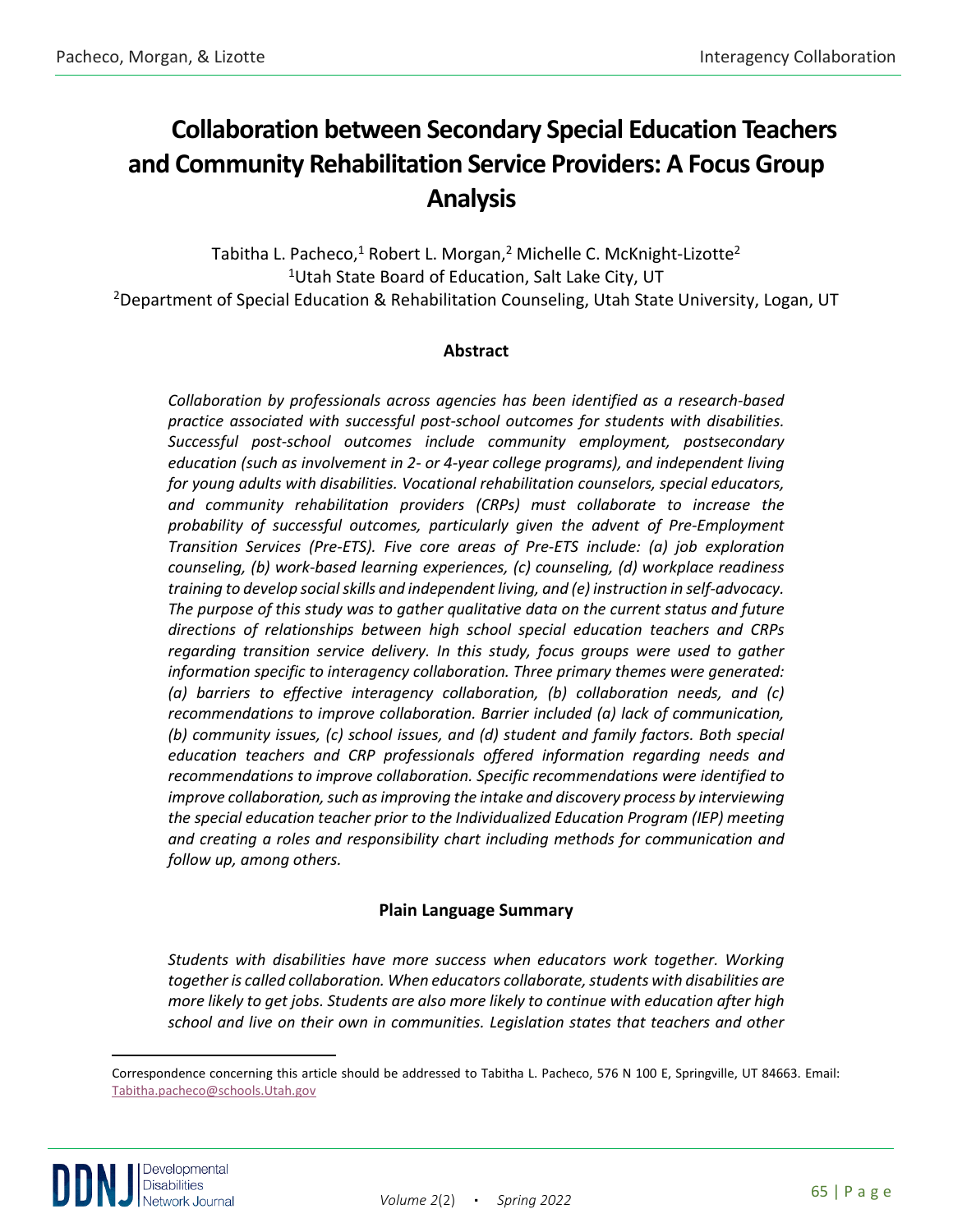*professionals should collaborate. There is a recent law called for "pre-employment transition services," or PRE-ETS. This law is a part of the Workforce Innovation Opportunity Act. This law requires that students with disabilities explore possible jobs with a counselor. The law also states that students should learn job skills at community employment sites. PRE-ETS requires educators collaborate as they work with students with disabilities. The purpose of this study was to gather information about collaboration from educators. The educators were special education teachers and other professionals who help students with disabilities get jobs (called Community Rehabilitation Professionals, or CRPs). We held "focus groups," which means teachers and CRPs met online with an interviewer. We asked questions about how much teachers and CRPs collaborated. The teachers and CRPs told*  us there were problems that limited collaboration. Teachers and CRPs made several *recommendations to improve collaboration. We describe problems preventing collaboration in this article. Also, we describe the recommendations made by teachers and CRPs.*

Successful post-school outcomes for young adults with disabilities in the U.S. continue to lag far behind outcomes of their peers without a disability (Erickson et al., 2019; Newman et al., 2011). Youth with disabilities are less likely to enroll in postsecondary education than their peers without disabilities (Snyder et al., 2016), and those who do attend postsecondary education are less likely to graduate (Fleming et al., 2017). The Office for Disability Employment Policy (ODEP) found that only 43.9% of youth with disabilities aged 20-24 were employed compared to an employment rate of 74.4% of their counterparts without disabilities (ODEP, 2019). Because of poor post-school outcomes facing young adults with disabilities who no longer receive special education services, teams representing educational systems and service-delivery programs must collaborate to increase the likelihood of success.

Interagency collaboration in the transition process has been identified as a researchbased practice associated with successful post-school outcomes (Povenmire-Kirk et al., 2015; Rowe et al., 2021, Test et al., 2009). Friend and Cook (2013) defined collaboration in educational settings as "a style of direct interaction between at least two co-equal parties voluntarily engaged in shared decision-making as they work toward a common goal" (p. 4).

Collaboration in the transition process for youth with disabilities has received attention in federal legislation (Brinck et al., 2021). As described in the Individuals with Disabilities Education Act (IDEA), schools must invite agencies to a student's Individualized Education Program (IEP) meeting (IDEA, 2004) if transition services will be provided. When these circumstances exist, IDEA clearly indicates that collaboration with outside agencies is required for transition planning. With the advent of the Workforce Innovation and Opportunity Act (WIOA; U.S. Department of Labor, 2014), Vocational Rehabilitation (VR) professionals may collaborate with secondary special education professionals to ensure secondary students with disabilities ages 14-21 years are provided with pre-employment transition services (Pre-ETS). Five core areas of Pre-ETS include: (a) job exploration counseling, (b) work-based learning experiences, (c) counseling on opportunities for enrollment in comprehensive transition or postsecondary educational programs at institutions of higher education, (d) workplace readiness training to develop social skills and independent living, and (e) instruction in self-advocacy (34 CFR §361.60).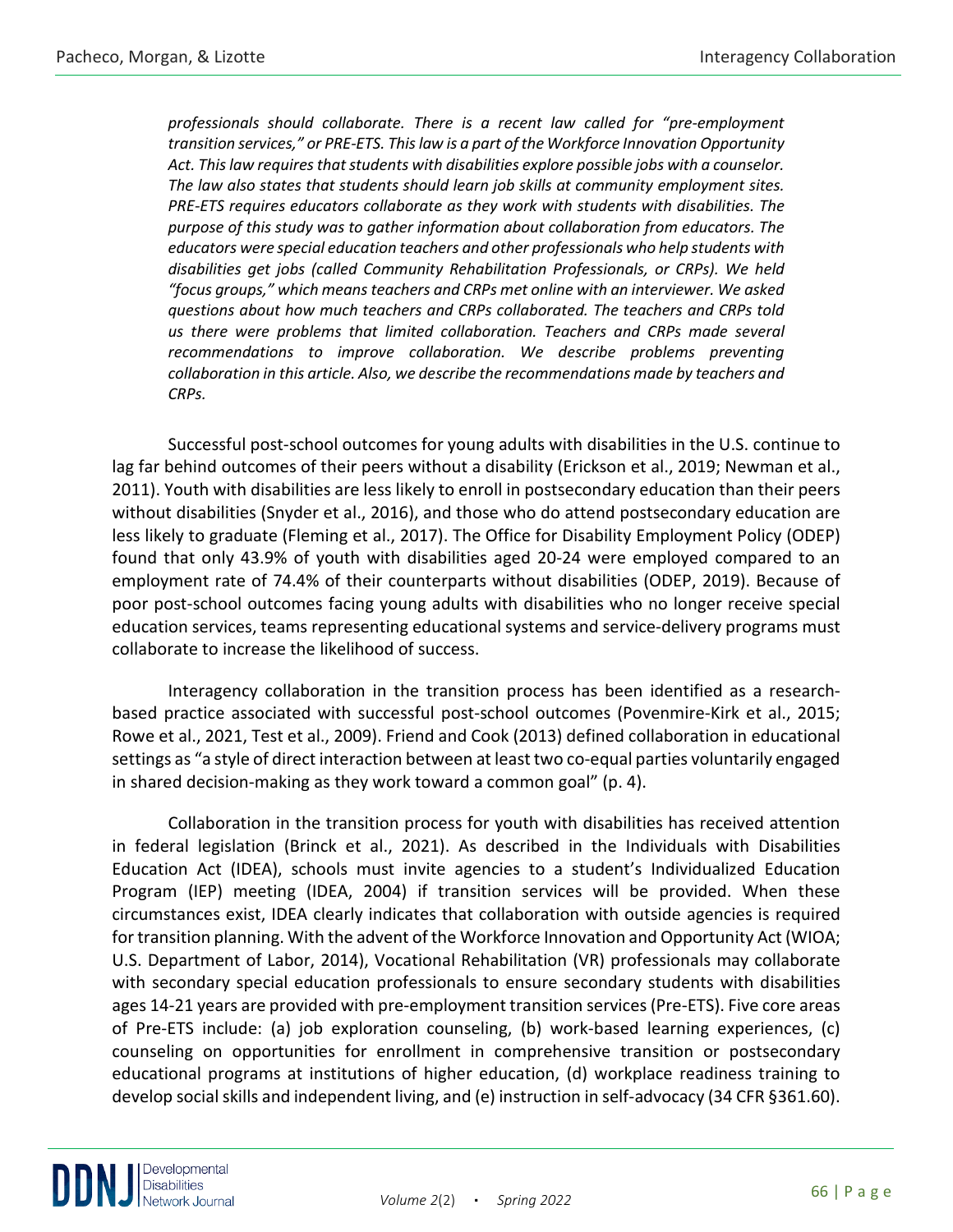With WIOA, state VR agencies are required to set aside 15% of their federal funds to provide Pre-ETS services to qualifying students. Qualifying students must be aged 14-21, enrolled in an education program (secondary or postsecondary), and have a disability under IDEA or Section 504 of the Rehabilitation Act (Carlson, 2021). Pre-ETS services are to be delivered by VR counselors or providers with which they contract. Research indicates that VR counselors report being inadequately trained to provide Pre-ETS (Awsumb et al., 2020; Neubert et al., 2018). Neubert et al. found that VR counselors rated the importance of performing pre-ETS services higher than they reported their preparation to actually enact such services. The participation of VR counselors on interagency transition teams is identified as a necessary component for successful transition outcomes for students with disabilities (Luecking et al., 2018; Poppen et al., 2017). Unfortunately, because of the large caseload size and limited time, VR counselors often utilize the services of community rehabilitation programs (CRPs) to provide employment-related services to clients (Ipsen et al., 2019; Schultz, 2008).

CRPs are an important source of employment supports for individuals with disabilities and it is estimated there are approximately 12,000 CRPs in the U.S. (Domin & Butterworth, 2012; 2013). CRPs vary widely in size, the population they serve, and the services they provide. Increasingly, VR agencies contract with CRPs to provide Pre-ETS services to students with disabilities (Awsumb et al., 2020). With the implementation of WIOA (U.S. Department of Labor, 2014), CRPs may play an integral role of the planning and implementation processes because they are direct service providers much like special education teachers. According to a survey of 164 Pre-ETS providers, participants expressed confidence in their knowledge of WIOA but desired additional training in each of the five Pre-ETS areas (Awsumb et al., 2020). Although Pre-ETS makes valuable pre-employment training opportunities available to youth and young adults with disabilities, it redefines the roles of VR, special education, and CRPs in service delivery. In many cases, VR may best play the role of service vendor. In turn, CRPs may become primary service providers but only if they collaborate with special education teachers who know the students' characteristics and histories. Pre-ETS may dramatically expand availability of services to youth and young adults with disabilities but makes imperative a collaborative approach to service delivery.

Despite legislation calling for interagency collaboration, researchers described barriers for professionals from different agencies in effectively working together to assist transition-age students with disabilities (Oertle et al., 2017; Riesen et al., 2014; Taylor et al., 2016; Trach, 2012). For example, in a national survey of 318 special education teachers of transition-age students and 78 VR counselors with transition caseloads, Taylor et al. asked respondents to rate the importance and feasibility of 14 collaboration practices related to transition. Practices rated highest in importance and lowest in feasibility (i.e., barriers) by both teachers and VR counselors were (a) the need for teacher training in transition, and (b) lack of coordinated referral and planning across agencies. Taylor et al. commented that transition teachers and VR counselors were not optimistic about whether collaboration efforts can be improved. Similar results were reported by Oertle et al. in a survey of statewide transition supervisors (35 special education supervisors and 37 VR counselor supervisors) who rated collaboration activities as important but rated frequency and preparedness for the same activities as consistently lower.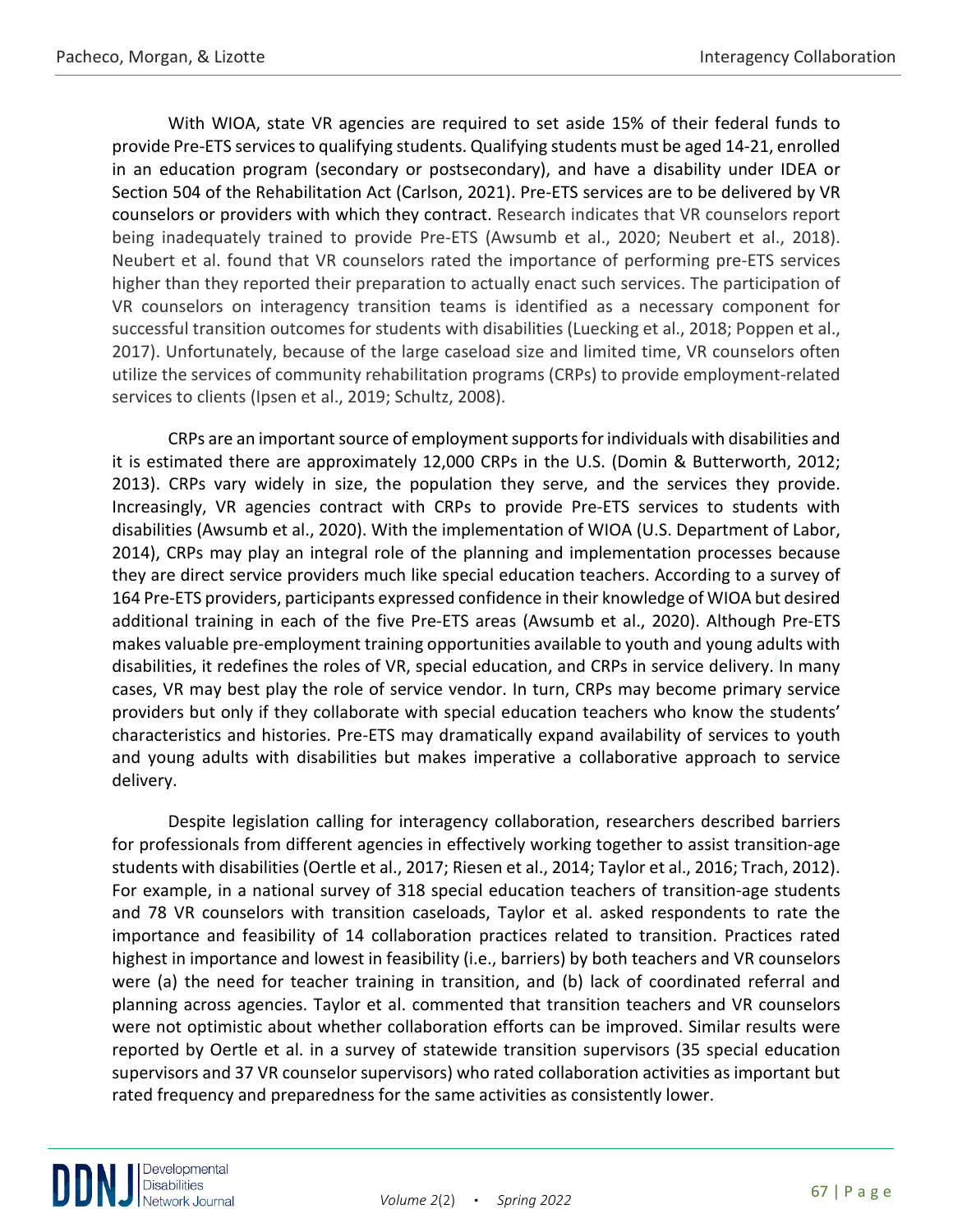Povenmire-Kirk et al. (2015) implemented and evaluated a model transition collaboration program called Communicating Interagency Relationships and Collaborative Linkage for Exceptional Students (CIRCLES) as one method to increase interagency collaboration during transition planning. In this type of collaboration model, community providers, school providers, and the IEP team members had set meetings and progress reporting procedures. The researchers studied 48 high schools in two different states and conducted focus groups with the district staff who used this collaborative model. Researchers generated themes from the focus groups to determine barriers and challenges as well as successes in implementing the program. They identified five barriers and challenges: (a) lack of awareness among agency and school staff, (b) inadequate preparation of the students and families for meetings, (c) providers not receiving student information prior to meetings, (d) issues with follow-up after meetings, and (e) practical issues (p. 63). Povenmire-Kirk et al. also identified four areas of success in implementing CIRCLES: (a) increased collaboration between agencies and school staff, (b) improved communication about services, (c) empowerment of students and families to conduct meetings, and (d) assistance towards allowing students to change lives (p. 62).

Although researchers have identified a model program resulting in effective interagency collaboration, barriers remain at the practitioner level in many programs. While existing research explores the collaborative experiences of secondary special educators and VR counselors (Oertle et al., 2017; Taylor et al., 2016), there are limited numbers of studies on perspectives of CRPs. Yet, with Pre-ETS legislation requiring service provision to youth and young adults with disabilities, the importance of effective collaboration between secondary special education teachers and CRPs is heightened. Focus groups with special education teachers and CRPs may reveal ways to collaborate and thus create awareness and share information. Knowledge generated from the focus groups' current understanding of CRPs and Pre-ETS services may lead to the creation of training materials to educate both teachers and CRP professionals.

## **Purpose Statement and Research Questions**

The purpose of this study was to gather qualitative data on the current status and future directions of relationships between high school special education teachers and CRPs regarding transition service delivery. Using focus groups, the researchers sought to address the following three research questions.

- 1. What will participants of each agency report as their current knowledge and understanding of services available for their students/clients, as measured by themes from focus group transcriptions?
- 2. What barriers will focus groups members identify that limit collaborative relationships between special education teachers and CRPs?
- 3. What activities will focus group members recommend to strengthen the relationship between special education teachers and CRPs?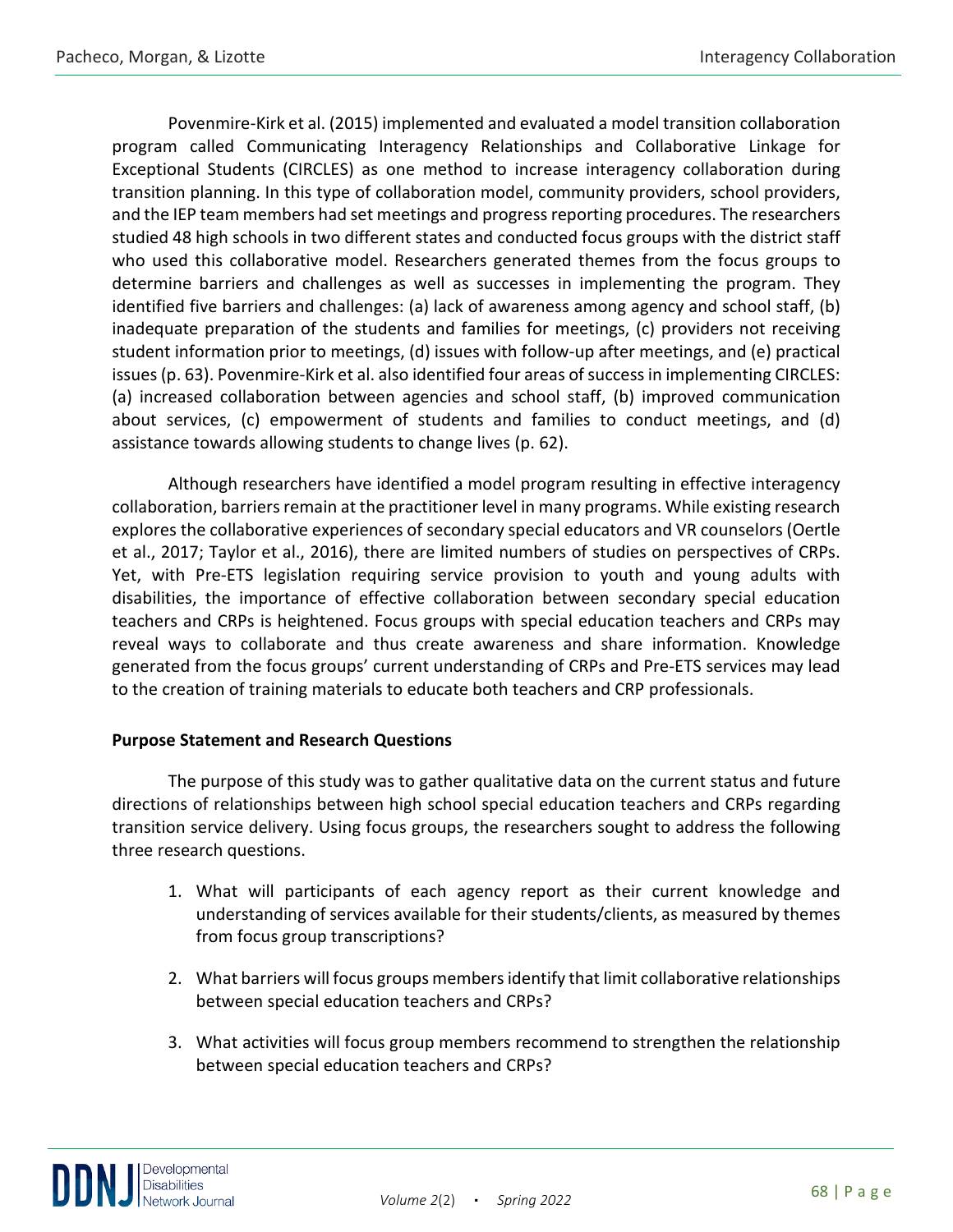## **Method**

## **Focus Group Methods**

Focus groups represent a research tool used to capture the views and experiences of participating individuals in an informal, conversational manner. According to Kitzinger (1995), focus groups are one form of group interview that capitalizes on communication and interaction among research participants. Focus groups explicitly use group interaction to explore people's knowledge, attitudes, and experiences. Using a focus group produces thematic data based on social interaction and nonindependence of responses as participants make their own connections from conversations with other participants (Levers, 2006).

Focus group research exploring aspects of service provision in rehabilitation have been utilized as a way to improve collaboration and experiences of consumers (Packer et al., 1994). In the current study, focus groups were considered a method for gathering information specific to interagency collaboration of professionals working with transition-aged students with disabilities.

## **Participants and Setting**

In one Western state, funds had been allocated from the State Office of Rehabilitation to develop a limited number of contracts between CRPs and school districts to provide Pre-ETS. This particular state was chosen for the research project because contractual relationships between school districts and CRPs had already been developed. At the time of the study, there were three CRPs in the state with Pre-ETS contracts in place with five school districts. Schools were able to connect with any of the state-approved Pre-ETS providers with oversight from the State Office of Rehabilitation, thus allowing for schools and CRPs to work directly with each other. For this reason, researchers viewed the working relationships between schools and CRPs ideal for focus group analysis.

Prior to starting the study, researchers submitted a proposal to the institutional review board (IRB) describing participant recruitment and safeguards, confidentiality and privacy, focus group methods, and management of data. The study conformed to recognized human subjects research standards.

Once IRB approval was obtained, researchers contacted special education teachers and CRPs requesting participation. Five secondary special education teachers and five CRP professionals agreed to participate. They were divided into three focus groups for this research project. The inclusion criteria for participants were (a) licensed secondary special education teachers within a specified school district, or (b) CRP professionals with current Pre-ETS contracts in place with a school district. Focus groups were created by pairing the CRPs with the teachers from districts currently contracted to provide Pre-ETS services.

To initiate recruitment, the first author emailed the school district transition coordinators

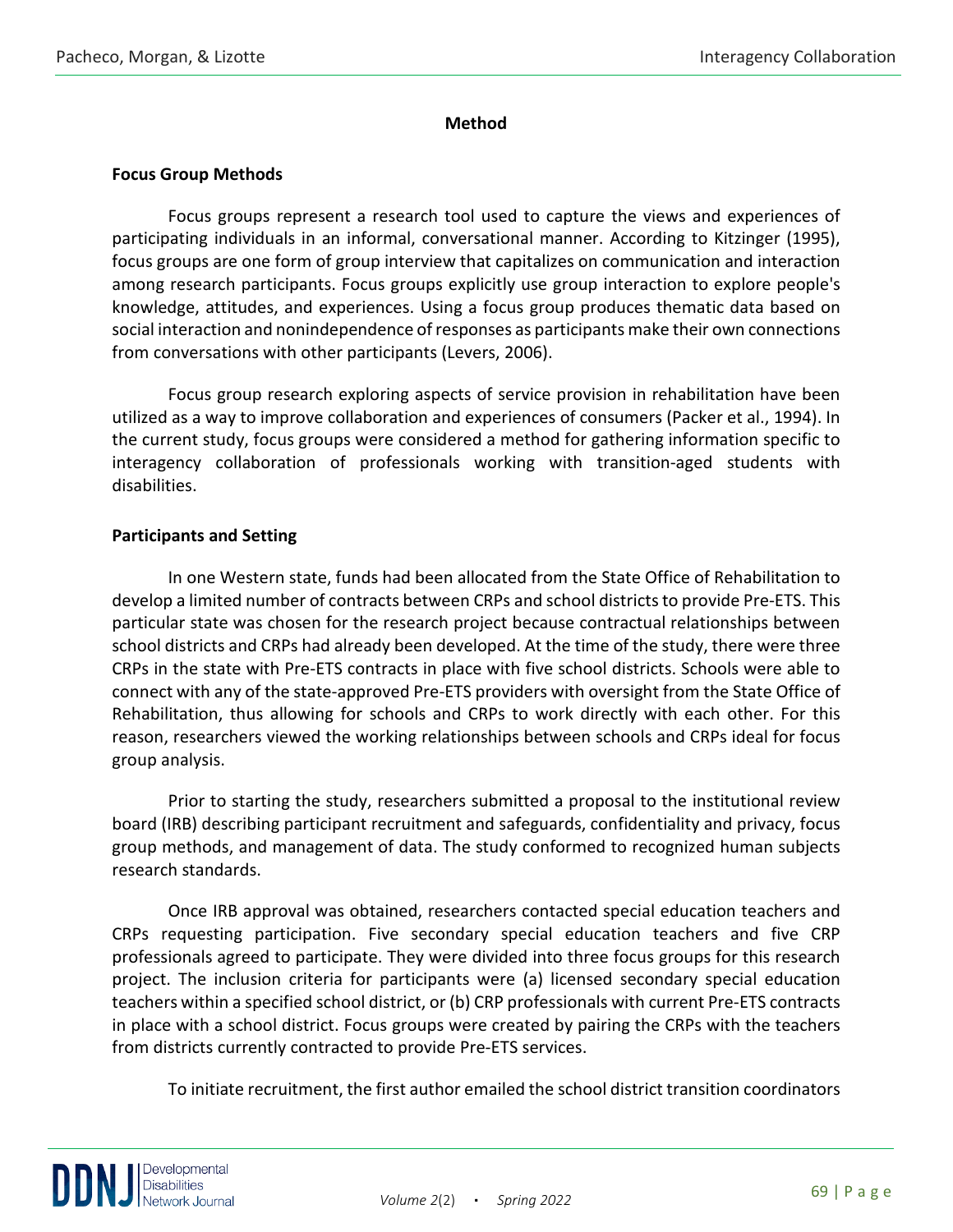identified in the Pre-ETS contracts, who in turn, forwarded the study information to secondary special education teachers who were involved in the transition process. Additionally, the first author contacted staff of the CRPs named in the Pre-ETS contracts to participate in the study. Once participants emailed the first author agreeing to participate, they were emailed a polling tool used to schedule online focus groups. They also received a survey with questions asking about demographic information.

## **Demographics**

Table 1 displays demographic information collected from 10 focus group participants. Three teacher participants had severe disability endorsements and two had mild/moderate disability endorsements. The five teacher participants had between 3-25 years of experience. Four of the five teachers reported being "somewhat familiar" with Pre-ETS and one teacher reported being "familiar." Three of five teachers were male and two were female. Because of previously established permissions from parents/legal guardians, all teacher participants were allowed direct communication with outside agencies to report on student progress towards IEP goals and four of five responded that they could initiate services with outside agencies and invite agencies to IEP meetings. The five CRP professionals had between three and 20 years of experience working with transition-age students. Four of five CRP participants reported being "very familiar" with Pre-ETS and one CRP participant reported being "familiar." All CRP participants were female. CRP participants stated that, in their role, they were allowed to

## **Table 1**

|                  |        | Years on |                              |                                 |
|------------------|--------|----------|------------------------------|---------------------------------|
| Source           | Sex    | the job  | Role                         | <b>Familiarity with Pre-ETS</b> |
| Focus Group 1    |        |          |                              |                                 |
| Teacher 1        | Male   | 6        | Teacher                      | Somewhat Familiar               |
| Teacher 2        | Male   | 6        | Teacher                      | Somewhat Familiar               |
| CRP <sub>1</sub> | Female | 9        | Administrator                | Very Familiar                   |
| CRP <sub>2</sub> | Female | 6        | Direct Service Provider      | Somewhat Familiar               |
| Focus Group 2    |        |          |                              |                                 |
| Teacher 3        | Male   | 3        | Teacher                      | Somewhat Familiar               |
| CRP <sub>3</sub> | Female | 6        | Administrator                | Very Familiar                   |
| Focus Group 2    |        |          |                              |                                 |
| Teacher 4        | Female | 25       | Teacher                      | Somewhat Familiar               |
| Teacher 5        | Female | 15       | <b>Transition Specialist</b> | Familiar                        |
| CRP <sub>4</sub> | Female | 20       | Direct Service Provider      | Very Familiar                   |
| CPR <sub>5</sub> | Female | 3        | Direct Service Provider      | Very Familiar                   |

## *Demographics of Teacher and CRP Participants*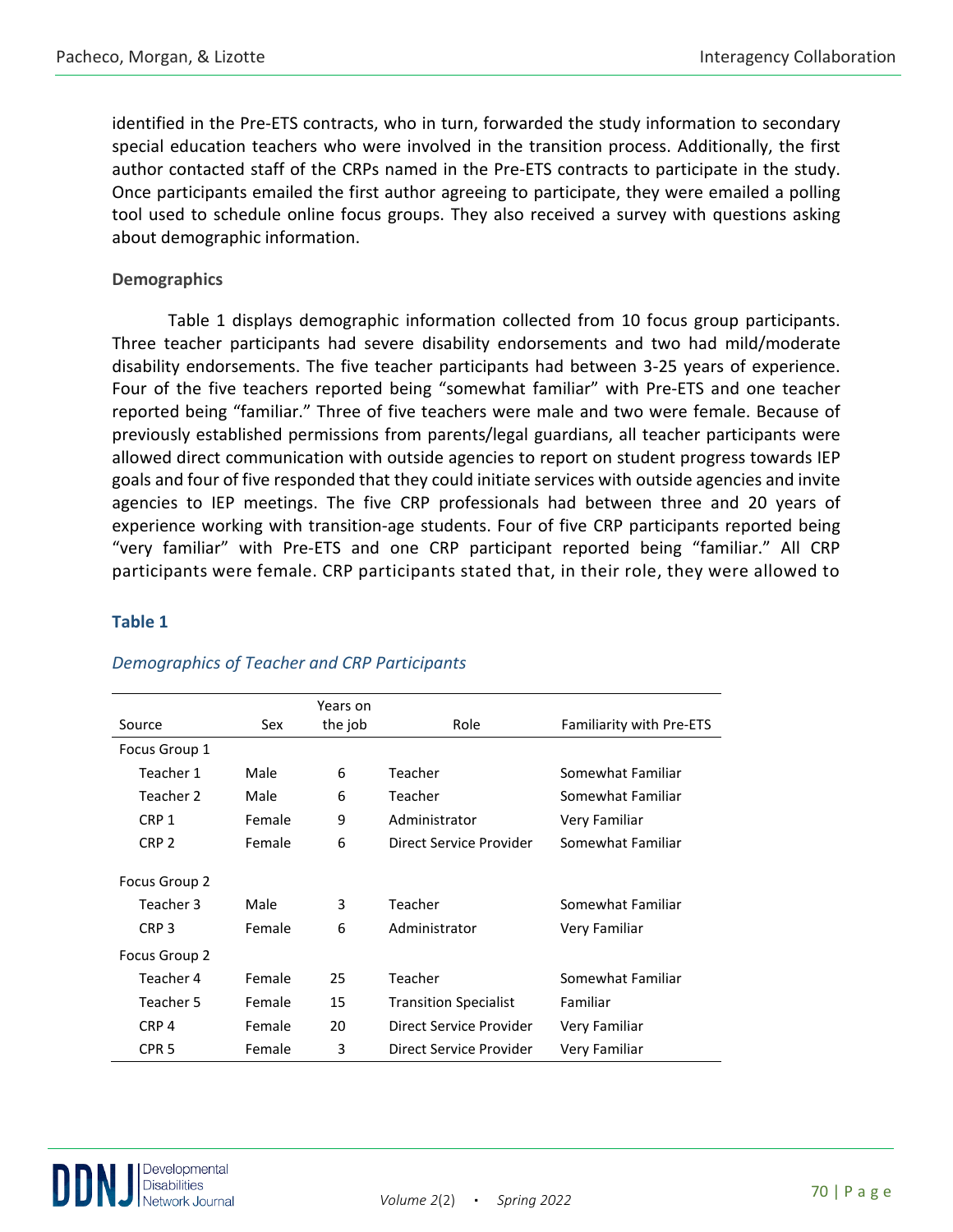communicate directly with their students' special education teachers. All participants identified their ethnic background as White and primary language as English.

## **Procedures**

Each focus group was scheduled for 60-90 minutes. The first author began with introductions and an explanation of the purpose of the research then briefly discussed focus group methods. Each focus group took place using an online video platform. The researchers opted to hold virtual focus groups to remove geographic and logistical barriers for the meeting. Each participant used a computer to attend and had the opportunity to turn on/off their computer's video camera and use their microphone to respond to focus group questions.

In each focus group session, the first author asked five semistructured questions to elicit participant responses related to knowledge and understanding of transition processes and outcomes, barriers, and collaboration recommendations. The questions were as follows.

- 1. Teachers What is your experience working directly with CRPs who are providing services to your students? CRPs - What is your experience working directly with your student's special education teachers?
- 2. What would you like to know about (the other)? Go ahead and ask them.
- 3. What stressors or barriers do you have to deal with in your profession that you would like teachers/CRPs to know about so that they better understand you and your role?
- 4. How would closer collaboration benefit a student's transition services?
- 5. I will now give you 10 min to work together to generate the top three things you would recommend as a group to strengthen the relationship between CRPs and special education teachers. (10 min passage) What are your three recommendations?

After each question, the first author asked related "probe" questions that were raised as a result of conversations sparked by original question prompts. The discussion on each question continued until it appeared the topic was exhausted. Following each focus group, the first author summarized the key points of the discussion and asked the participants to confirm that their ideas were accurately captured.

Following data analysis, researchers sent a follow-up member-checking email to all focus group participants allowing them to see the overview of the findings and provide the researchers with feedback regarding the accuracy of the final coding and themes. The member-checking process adds credibility to the study as it checks the researcher's accuracy of understanding the participant's discussion and context (Creswell & Miller, 2000).

#### **Data Analysis**

Focus group sessions were recorded, with participant permission, using the recording

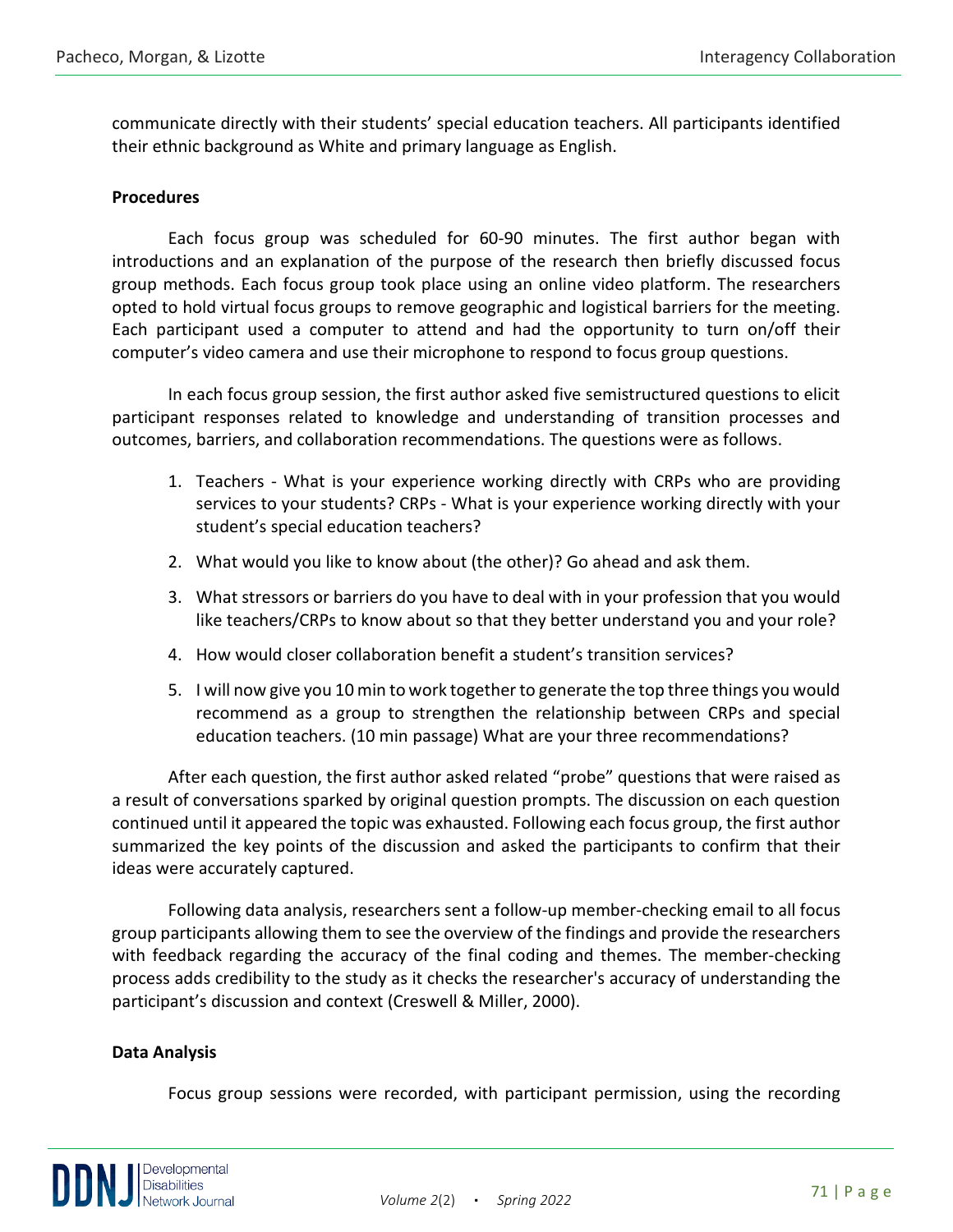system embedded in the online video platform. The focus group discussions were transcribed verbatim into a spreadsheet allowing researchers to analyze transcripts to identify themes in the data. The thematic analysis utilized for this study followed the six-step process outlined by Braun and Clarke (2006) in which researchers: (a) familiarized themselves with the data, (b) independently generated initial codes, (c) independently sought out and identified themes, (d) reviewed themes and cross checked them with other researchers, (e) refined themes and created a definition and name for each theme, and (f) created the final report. Requiring each researcher to individually review, code, and thematically organize the data helped to control for interpretative validity problems (Altheide & Johnson, 1994).

Initially, three researchers reviewed the focus group transcripts independently and identified codes and themes individually. Next, the research team worked collaboratively to compare identified codes as well as to describe and define themes. When themes were identified and agreed upon, the researchers worked collaboratively to identify subthemes.

Finally, participants were sent an email for member checking that provided the final analysis and themes for their confirmation or feedback. This step allowed for assessing the internal validity of the data collection process by the researchers (Merriam & Tisdell, 2016). The timing of member checking overlapped with the worldwide COVID pandemic in Spring 2020 when schools and places of employment were closed. This may explain the limited responses (i.e., only 4 of 10 participants responded to the member-check email—three teachers and one CRP). All four respondents confirmed themes identified by the researchers and offered no additions or changes.

## **Results**

Three primary themes were generated from the multiple rounds of data review and thematic analysis: (a) *barriers to effective interagency collaboration*, (b) *collaboration needs*, and (c) *recommendations to improve interagency collaboration*. These themes are described below with additional findings that support the three overarching thematic claims. To remain true to the essence of the participant's conversations and descriptions, each section contains participant quotes to retain the "voice" of focus group participants.

## **Barriers to Effective Interagency Collaboration**

Members in all three focus groups indicated there were numerous barriers to effectively working with participants from the other agency/organization. Nested within the barriers theme, four subthemes were identified: (a) *communication difficulties*, (b) *community barriers*, (c) *school barriers*, and (d) *student and family barriers*.

## *Communication Difficulties*

The concept of communication difficulties as a barrier to collaboration was embedded in each of the three focus group discussions. Both teachers and CRP participants felt that they would

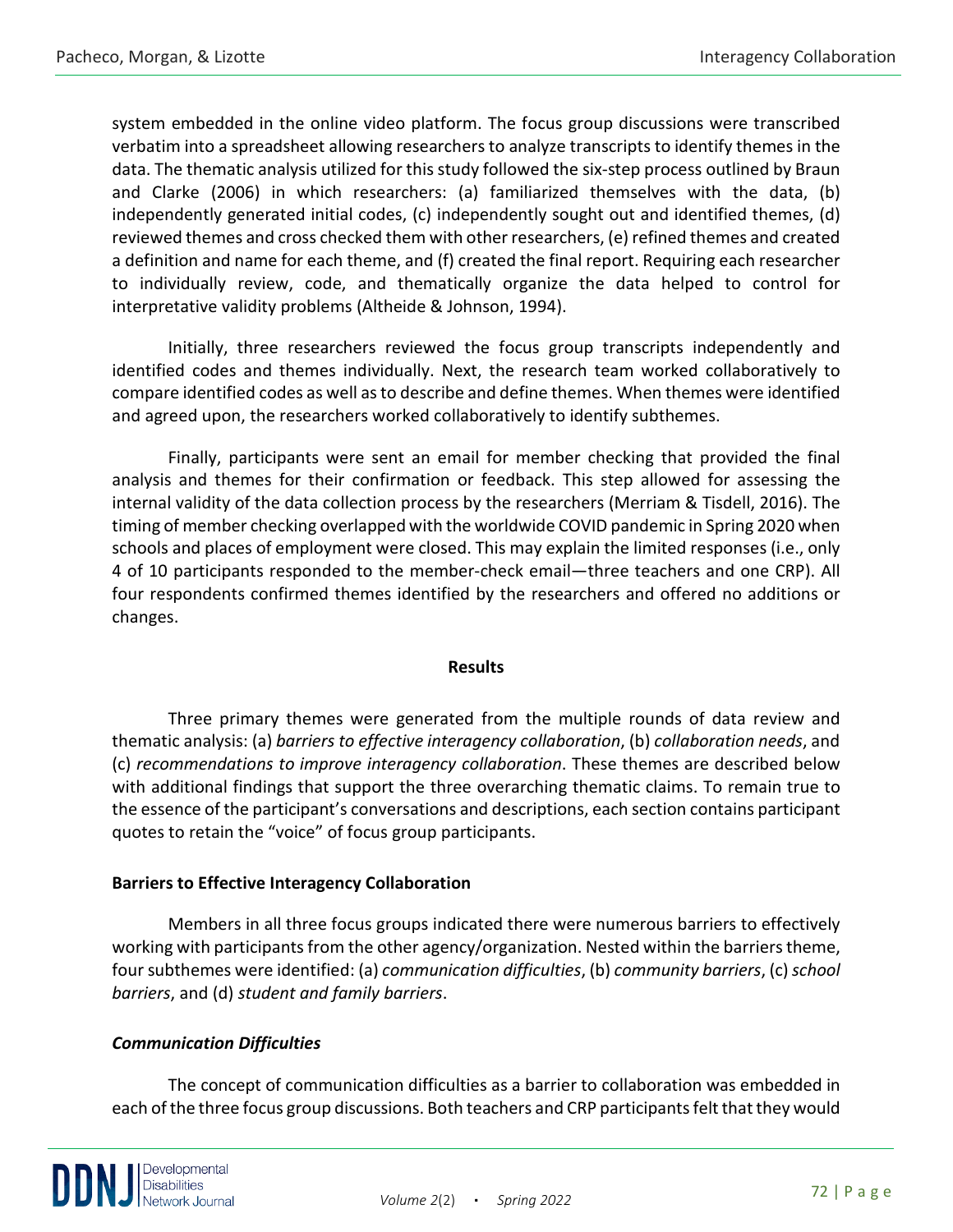benefit from training focusing on increased effective communication. As transition professionals, teachers and CRP participants often had full schedules and demands from multiple stakeholders, which limited communication opportunities. This was explained by one teacher:

*We are all busy and sometimes things sort of slip through, and you don't know what the other person is doing or what their intent is or they don't know what my intent is or what my plan is with somebody.*

One teacher described frustration with unclear communication:

*I know we had a couple of misfires when working with (specific CRP), a couple of things that didn't go as planned and probably, had I had a little more information, we could have avoided.*

As a barrier, communication was discussed in context of various stakeholders, some of which will be discussed in greater detail in the following subthemes related to other collaboration barriers.

## *Community Barriers*

Focus group participants explained multiple community barriers that negatively affected their ability to be involved in effective collaborative relationships. Teachers reported not understanding when they were supposed to refer students for transition services, as well as confusion around the mission and services of both CRPs and State Vocational Rehabilitation office. One teacher described this community barrier as:

*I think there is still confusion about CRPs, VR, about who is funding it, whose supporting this area, and whose role and responsibility is it really, because you know we as teachers do what we can, but then also we start doing things that we realize this is actually the CRP role, so I guess, the question would be described in a nutshell: "what is your role and connection with VR and the schools?"*

Within community barriers, participants described difficulty finding new employers in the community who were willing to take students for job exploration activities. Additionally, participants from both CRPs and schools described confusion that employers faced in understanding career exploration activities. For example, one teacher stated:

*I think the hardest thing is that those community partners, even though we have tried to explain it to them as simply as possible, still don't grasp the whole concept of it. It's not us coming in and doing their work, it's them letting us use their environment to teach skills.* 

Beyond finding employers, participants working for CRPs also described the struggle in finding employers that align with student's vocational interest areas. Due to difficulty in finding employers who would allow career exploration at their location, CRPs may not be able to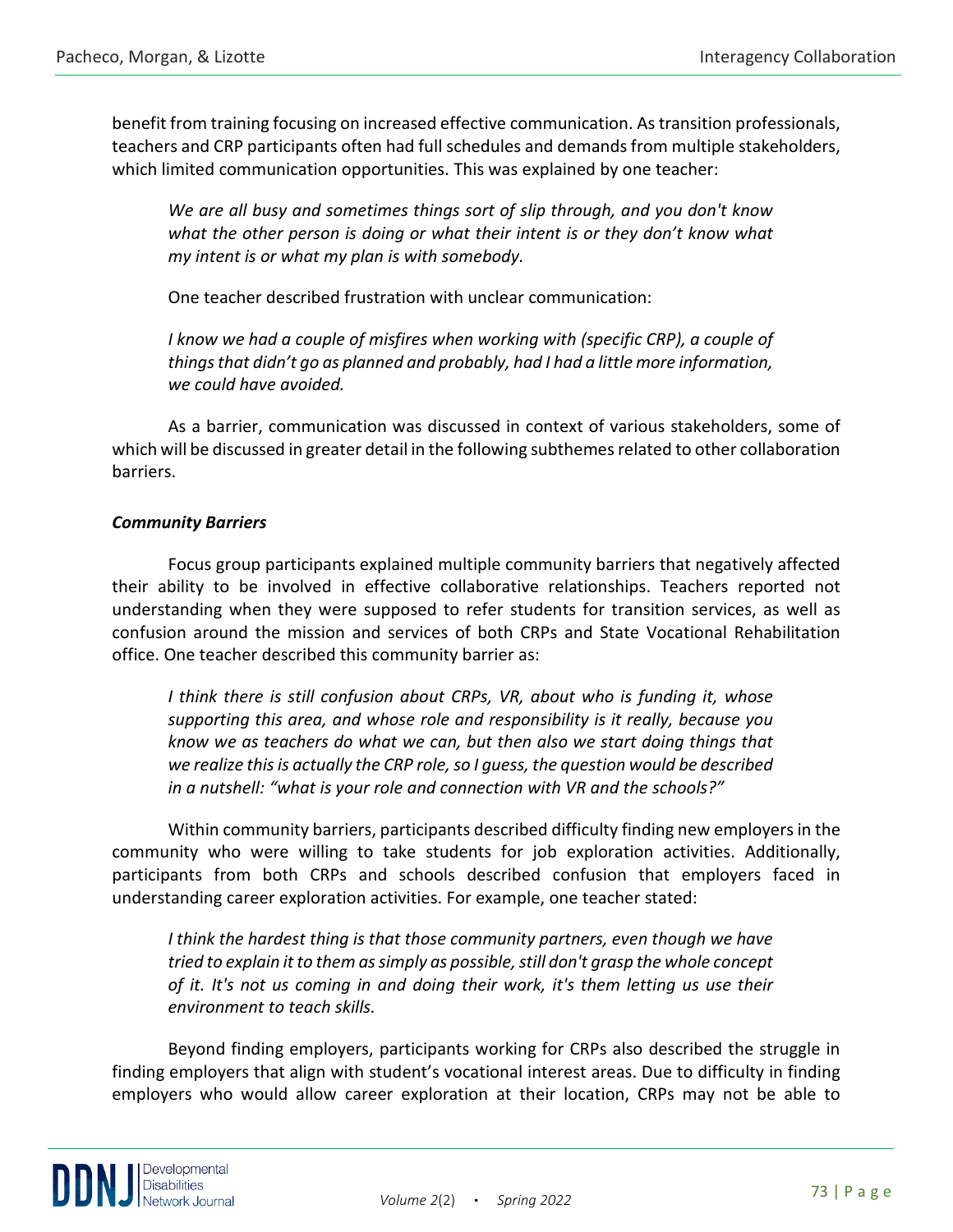accurately access a student's vocational abilities. A CRP participant described this scenario, "I have one student that goes to a site every week and he is completely disengaged every time he is there because he is not interested and it has no bearing on his interests at all..." Teacher and CRP participants both noted that beyond the barriers they experience in the community, they also face difficulty with certain school systems and administrations.

## *School Barriers*

Participants noted difficulties with school policy "red tape," as well as some school administrators who did not "buy in" to the transition process. Additionally, teachers stated they were often unsure how Pre-ETS worked and what CRPs can provide. One teacher explained that when she was able to locate employers to accept her transition students for career exploration activities, she faced backlash from her administration:

*I have found that locating community placements makes my administration nervous and there is all this red tape and it's hard to get through the barriers of administrators that think of all the reasons why it wouldn't work, instead of all the reasons why it could work.*

Beyond difficulties with school policy and administration, teachers reported additional barriers to collaboration with CRPs because the school district is a nonprofit enterprise. One teacher explained this:

*I'm frustrated because...(school district has a policy) about not promoting anything that is for profit so it's really hard to know and a lot of people will come in from such and such company and I'll have no idea what that company is. I would love it if we could get rid of this ridiculous- so I could know what the pros and cons of each of them are, but it seems like this is very hush hush. We can't really find out about that here because it's for profit.* 

#### *Student and Family Barriers*

Both teacher and CRP participants described difficulties in processes that were outside the community and school setting. Teacher and CRP participants reported that, in some cases, students seemed to lack motivation to participate in career exploration programming. In other cases, they reported students were overwhelmed with academic requirements needed to graduate from high school. One of the special education teachers described this barrier:

*…our students are very focused on earning credit and graduating and their grades can be affected when you want to try and take them out of school to do the kind of things that we want to do which are transition activities…they don't want to participate in the transition activity because they don't want to not get credit and not graduate.*

Finally, participants noted ongoing confusion with parents about how and when they

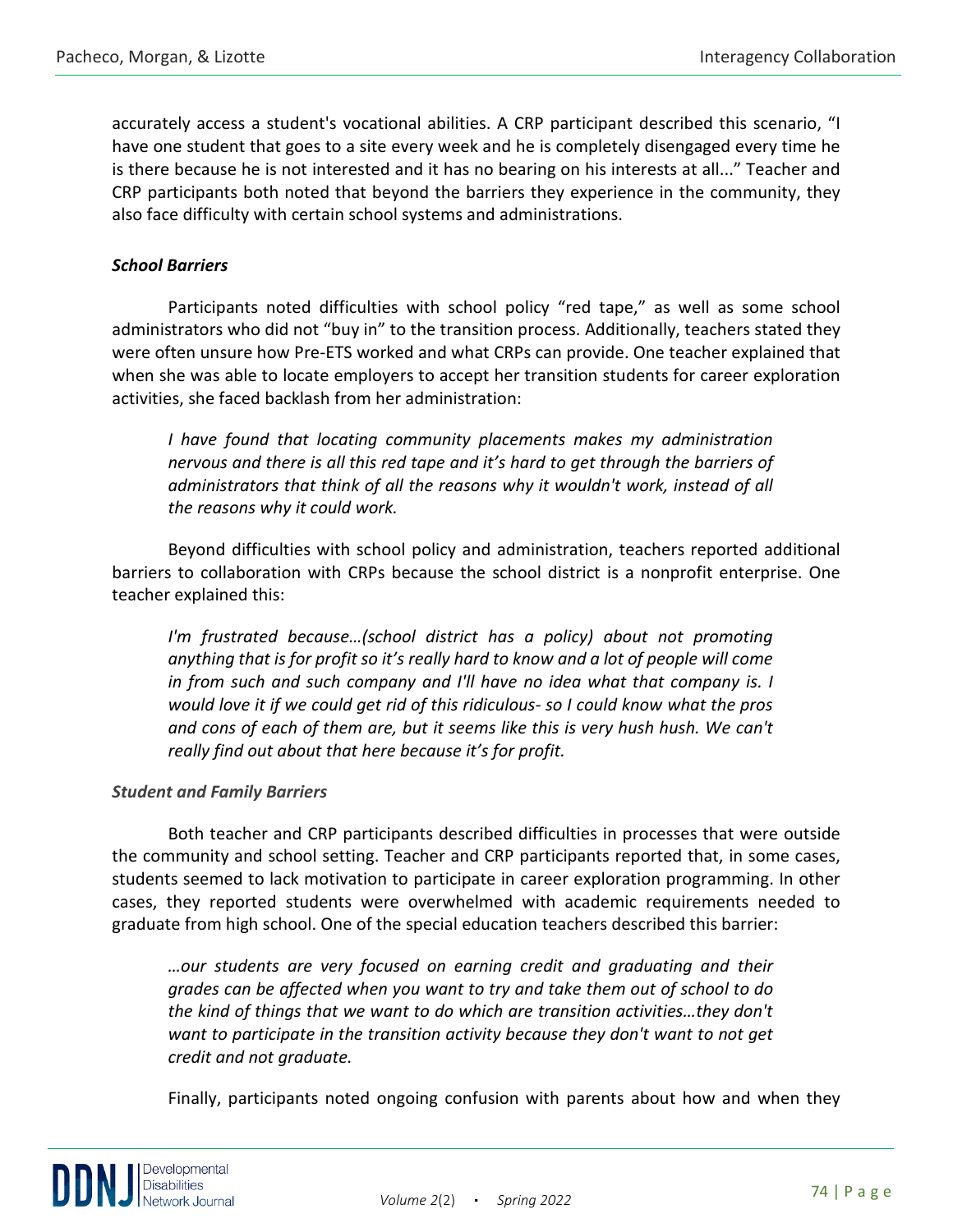should seek out transition services for their high school student. One teacher explained her difficulty describing Pre-ETS to parents,

*I've had many parents say to me 'I don't know what to do' and you give them these names (of CRPs), but I haven't really known how to hook them up either.*

Additionally, transportation to and from CRP activities was noted as a barrier to effective service provision to transition students. One teacher explained difficulties for transition students to engage in after-school Pre-ETS with CRPs,

*A lot of our students don't have resources. A lot don't have drivers' licenses, they don't have money for buses, they don't live near bus lines, and they don't have families who will take them.*

## **Collaboration Needs**

The second primary theme identified was *collaboration needs*. Within this theme, two subthemes were identified: (a) *sharing of information*, and (b) *sharing of resources*. Although collaboration among professionals assisting students with disabilities in their transition out of secondary education is expected, the sharing process can be an unclear and difficult reality.

## *Sharing of Information*

A common frustration impeding collaborative relationships was duplication of work by both special education teachers and CRPs. CRP participants agreed with comments that special education teachers spend an enormous amount of time with transition-aged students and see them across multiple environments, making teachers a vital source of valuable student information. With both CRPs and special education teachers working with large numbers of students at various parts of the transition process, maintaining and sharing student information as well as resources was reportedly overwhelming. One teacher explained how she created an Excel file to both gather and share student information,

*You have to have an effective method to organize all the information you share.*  In my case, I co-teach and we have 24 students in our program...we work with all *12 job coaches as well. So, we have all these people to manage and it is hard for us to remember who is (the student's) DSPD coordinator or VR coordinator, so I have an Excel form that tracks things like when their IEP is, when their reevaluation is, when they exit the school system and what other services providers do they have.*

The teacher went on to explain how having this information contained in one place also assisted the team with writing the student's IEP.

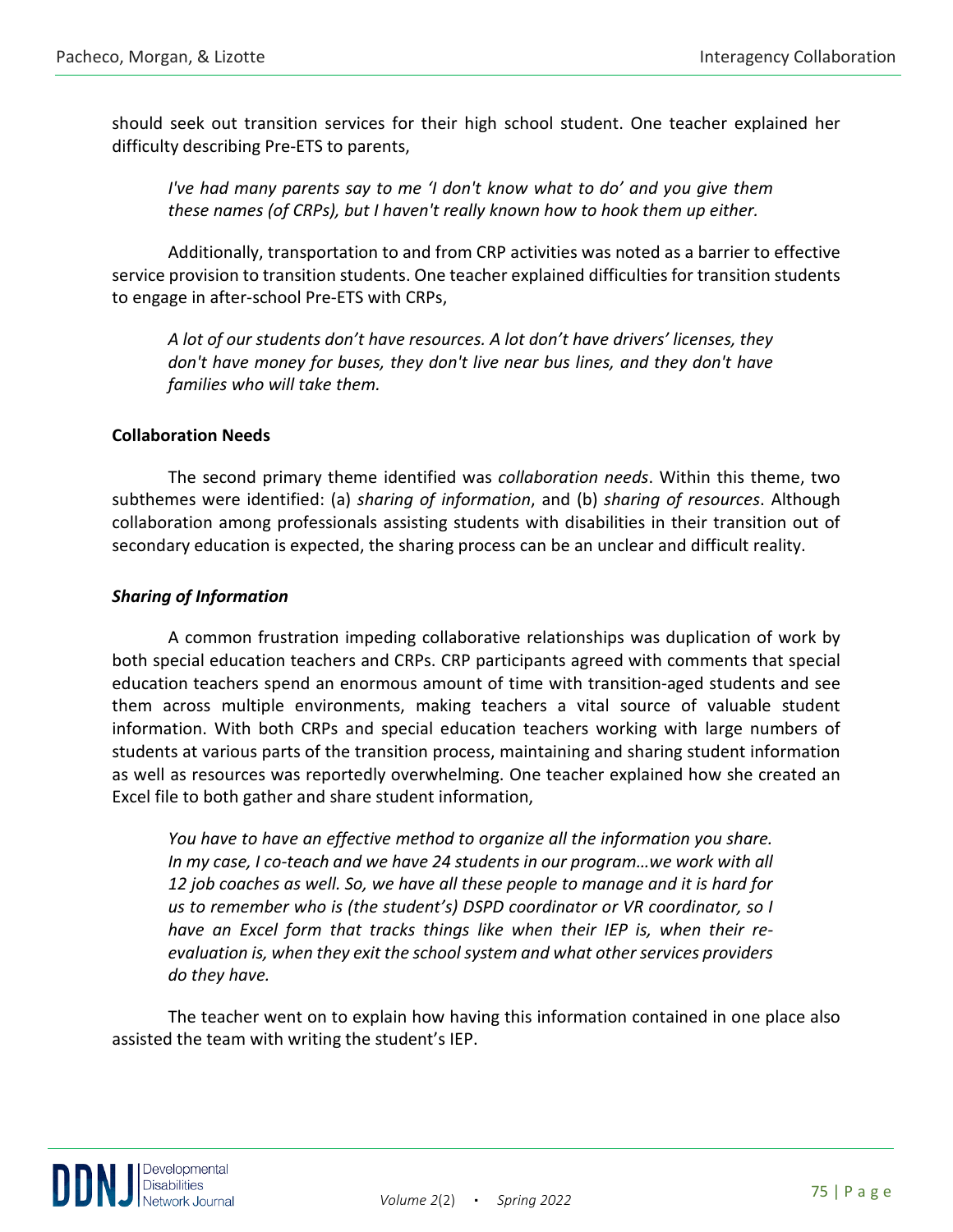## *Sharing of Resources*

Another CRP participant commented on how increased collaboration can lighten the workload by sharing responsibilities:

*We work with some teachers where they are doing a great job at providing some of those Pre-ETS services. But maybe they don't have time to do all of them, so we collaborate and we let them do their thing with the ones you do have time for and do really well. And we can help with the others that you don't have time for, such as taking individuals out into the community into companies to explore or taking them on college tours which you really don't have time to do.* 

Additionally, CRPs noted that teachers have "so much on their plates" and understood they need to both act as a resource for teachers as well as a mediator to access existing employers (Taylor et al., 2016). A CRP worker explained,

*If we access resources for one student, we can share that with teachers so that the next time they can then be sharing that if they see a trend or that as a specific need.*

## **Recommendations to Improve Interagency Collaboration**

The third primary theme identified by researchers was recommendations to improve interagency collaboration. Within this theme, three subthemes were identified, (a) increased communication, (b) improved forms, and (c) increased awareness of CRPs.

## *Increased Communication*

As noted in the barriers section, communication was described as the most significant barrier to effective collaboration. Inversely, communication was noted most frequently as a targeted way to increase effective collaboration between special educators and CRP staff. Specific ways to improve communication included CRP staff contacting the special education teacher when they first began working with a new student, even if services to that student were initiated through VR or parent referral. While the intake processes may vary across CRPs, participants suggested that an interview with the special education teacher should be included as part of the initial intake and discovery process.

Participants reported that both parties should make efforts to communicate, but the weight of the communication efforts should be with CRPs, as they were perceived to have more flexibility in their daily schedules. While CRP participants reported they were being invited to IEP meetings more regularly, they would ideally prefer more frequent and regular updates on student progress rather than only at annual IEP meetings. Beyond verbal communication, a teacher described a way to improve communication and build relationships,

*…one thing that really strengthens any relationship is a willingness to have* 

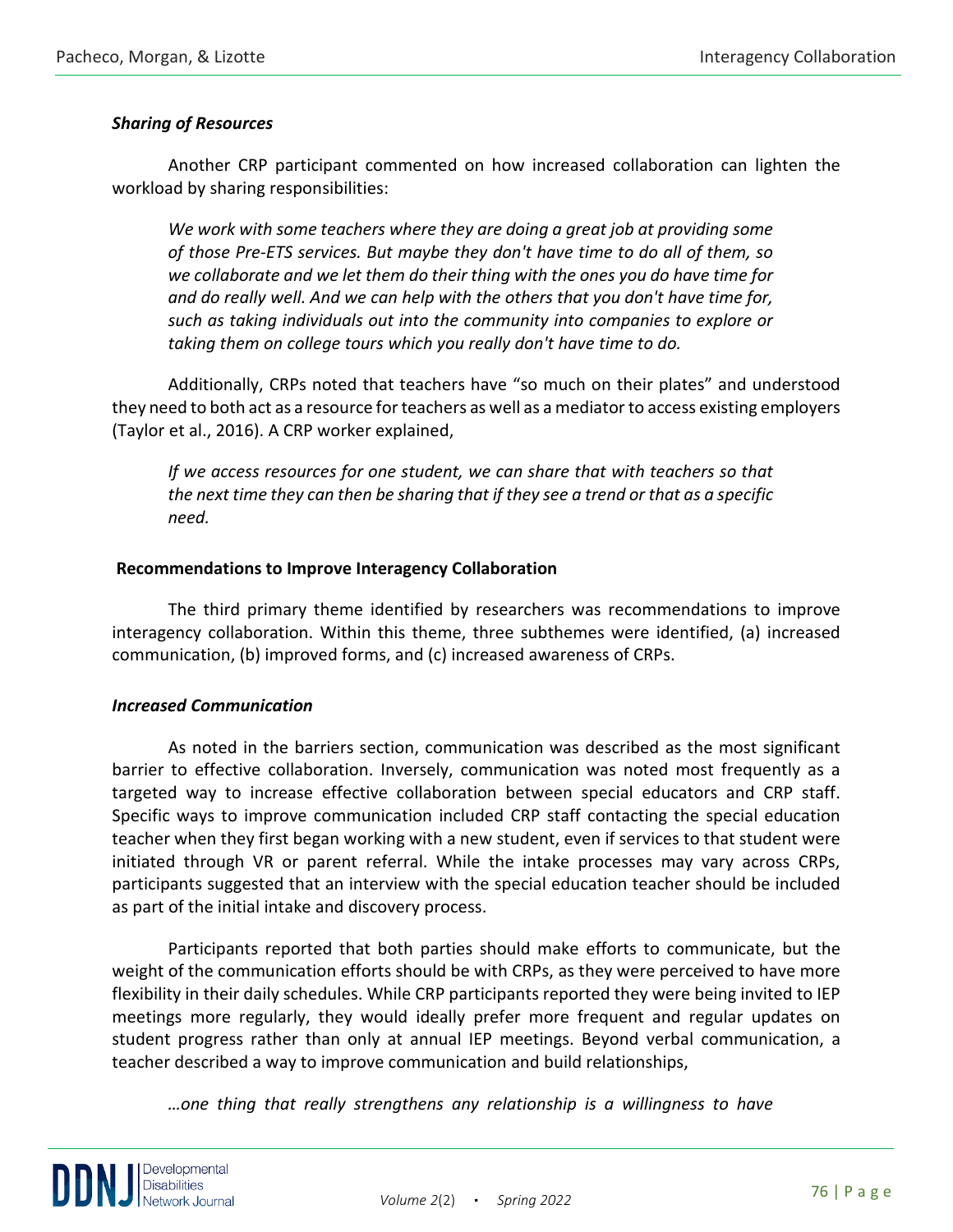*compassion and empathy for the other people on the team. I think that is a really essential skill that we often overlook.*

## *Improved Documentation and Data Collection*

As a way to increase efficiency and reduce redundancy, participants from schools and CRPs advocated for updated documentation processes. For example, a special education teacher described feeling frustrated when a CRP professional would start working with a student and conduct their own data collection procedures. Often teachers reported feeling the CRP assessments were incomplete as they were only from one time period in one location, whereas teachers worked with the students across time and multiple environments; therefore, giving them a larger picture of students' needs and abilities. One teacher noted that her school had been using grant funds to improve documentation among transition professionals.

*I love the form that we've been using, because it breaks it down…what [a student's] school day looks like, what their needs and interest are, the key support people in their life, and all these things so that it really can be a collaborative effort, a smooth transition so that we are all contributing together during these transition years so that when they leave everyone is on the same page, because they have the same page.*

## *Increased Awareness of CRPs*

Although there has been an increase in Pre-ETS available in recent years, focus groups reported there are still many teachers, schools, and districts who do not fully understand Pre-ETS and CRP roles and services. Multiple participants desired better delineation of roles and responsibilities across community agencies involved in the transition process. One CRP participant noted,

*So, where we have been most successful is when schools say, "here's this person, this is this person's roles and responsibilities they will follow up."* 

A recommendation made by participants across focus groups was advocating for the creation of a formal roles-and-responsibility chart, including methods for communication and follow-up activities. Additionally, special education teachers recommended better understanding of how funding and eligibility works for Pre-ETS.

To improve teacher knowledge of CRPs, teachers requested more information and more visibility from Pre-ETS programs. One suggestion from a teacher was,

*I think being in the school and having students able to vouch for the providers is a good thing so I do think recommendations for teachers and peers can help students get engaged.*

Additionally, teachers suggested they could be part of a solution by exposing other

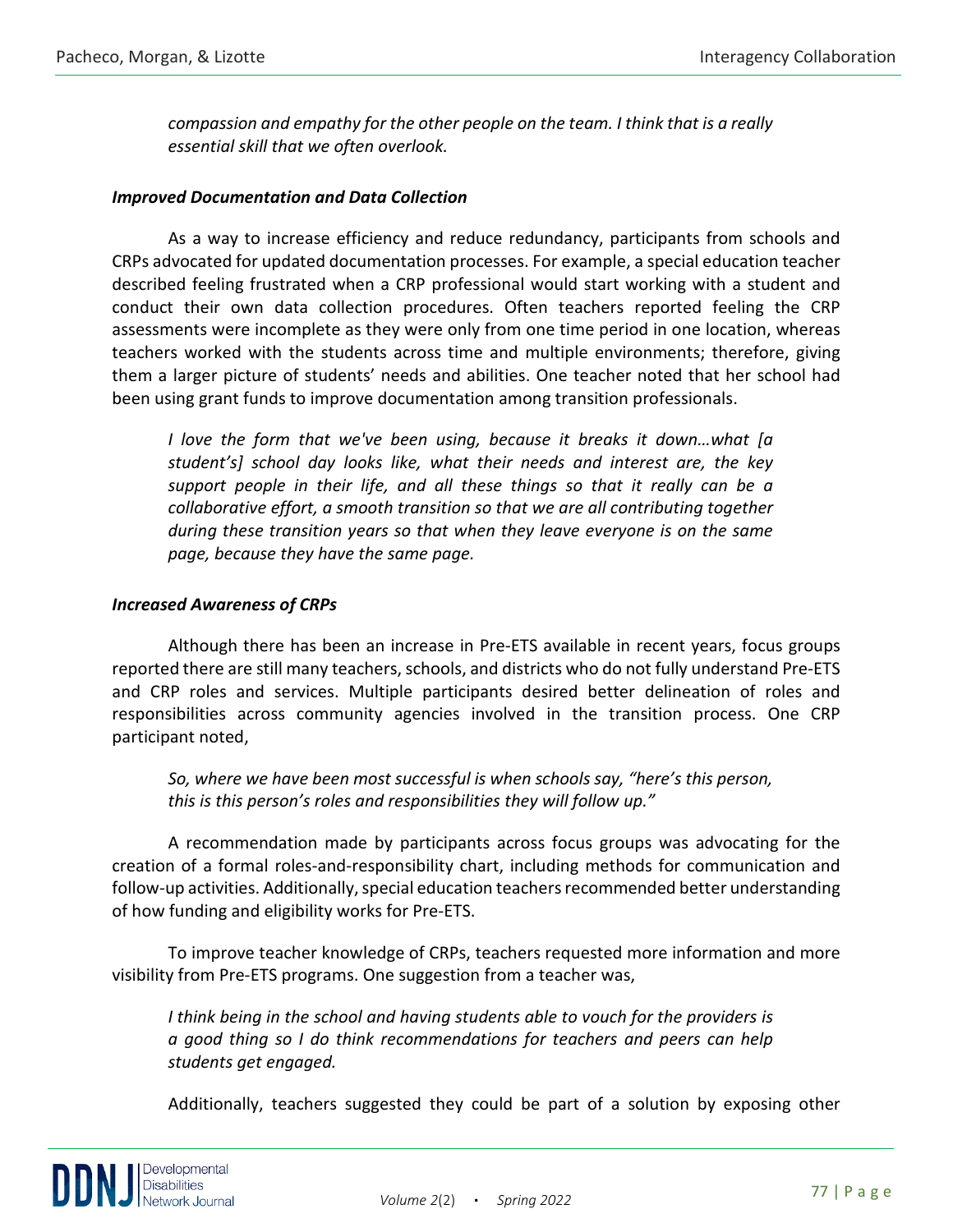teachers and high schools to the CRPs they work with and to help support other teachers in building collaboration with Pre-ETS providers.

## **Discussion**

This study conducted three focus groups with special education teachers and CRP professionals to identify their current understanding of transition services, barriers to collaboration across agencies, and recommended activities to strengthen relationships. Researchers identified themes regarding barriers in (a) communication, (b) community, (c) school, and (d) student and family factors. Both special education teachers and CRP participants offered information regarding needs and recommendations to improve interagency collaboration.

The barriers identified within the present study were similar to the findings of existing literature specific to interagency collaboration (Oertle et al., 2017; Plotner et al., 2020; Riesen et al., 2014; Taylor et al., 2016). Similarities in findings were noted despite different disciplines represented by participants, including special education and VR state-level supervisors (Oertle et al., 2017) and special education teachers and VR counselors (Riesen et al., 2014; Taylor et al., 2016). Across these studies, communication between transition professionals was noted as a barrier to successful interagency collaboration when it did not occur, and a reason for effective interagency collaboration when it did. For example, Plotner et al. (2020) noted that higher levels of communication in the transition process led to increased levels of collaboration. Common barriers (or activities considered important but infrequently accessed or infeasible) included ineffective coordination and referral problems, lack of administrative "buy in," and failure to share information and resources. Common recommendations across studies included creating channels for communication and understanding of agency roles and responsibilities (Oertle et al., 2017; Plotner et al., 2020; Riesen et al., 2014; Taylor et al., 2016). The importance of joint training across disciplines was punctuated by findings of the Taylor et al., Riesen et al., and Oertle et al. studies. The commonality of findings across multiple studies, including this one, should lead researchers and practitioners to implement and evaluate models of interdisciplinary collaboration.

The findings of the current study yield specific recommendations from special education teachers and CRP professionals to improve collaboration. Specific recommendations on the dayto-day collaboration activities targeted Pre-ETS (e.g., CRPs contacting special education teachers when they first began working with a new student, sharing student assessment data, using Excel spreadsheets on internet sites so that all collaborators could coordinate services, creating a roles and responsibility chart including methods for communication and follow up).

Although legislation (IDEA and WIOA) call for interagency collaboration related to transition and include provisions for personnel preparation, no legislation has targeted personnel training across disciplines. Legislation, in general, does not call for personnel training across disciplines because it must address only professionals within a given discipline. Therefore, it is left for professionals holding interagency agreements within states or regions to address the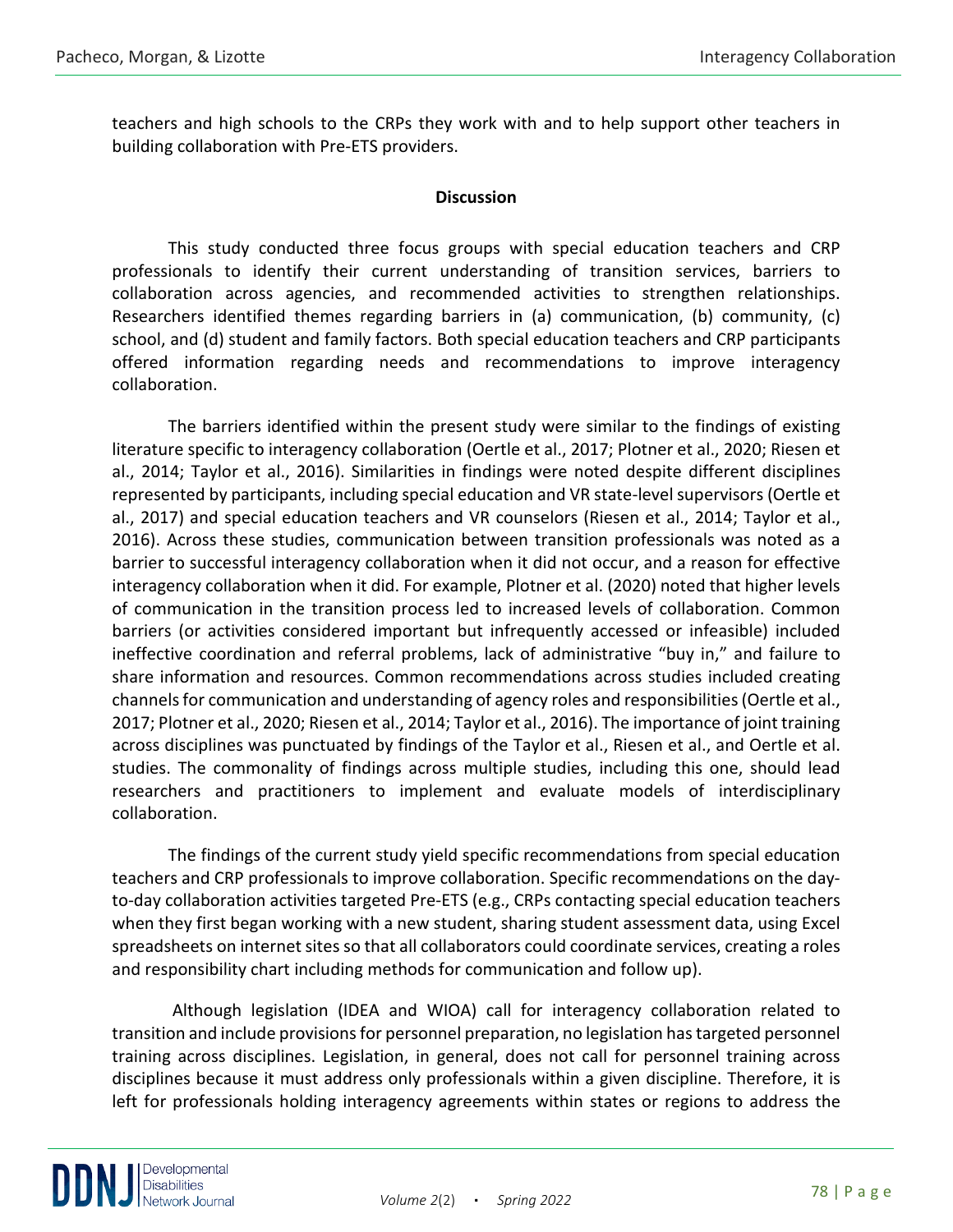need for collaboration and training through interagency conferences, webinars, or other means. These events could involve professional development hosted by the school district or state agencies offering training to transition teams representing different disciplines.

Concerns about lack of administrative support were described in this study and were identified as a school barrier. Clearly, school administrators have wide-ranging responsibilities and priorities that can, at times, be discordant. As it relates to transition from school to adulthood, administrators must balance a student's college and career readiness with requirements for high school graduation. For students with disabilities like all high school students, administrators are often more concerned with meeting the requirements for graduation than planning for college and career readiness. School-based transition efforts and CRP involvement to increase one's success in future environments may be, at least in today's school administrations, less of an immediate priority. Educators, VR, and CRPs must send strong messages to administrators regarding dismal post-school outcomes of students with disabilities as well as success stories illustrating the effects of interagency collaboration for specific young adults with disabilities. More specifically, administrators need step-by-step instructions in how to integrate highly rigorous academic standards with Pre-ETS and community-based career exploration.

## **Limitations and Implications for Research**

There are at least three limitations to consider in this study. First, focus groups involved very small numbers of participants, which may have limited the amount of information obtained. We chose focus group methodology to gather thematic data to address research questions, but qualitative research, by its nature, is not intended to be generalizable. Second, on a related note, the focus groups were limited to specific school districts and CRPs who already had contractual agreements in place. If teachers and CRPs in other locations do not yet have agreements in place, the themes derived from the focus group questions could have been very different. New, yet undocumented barriers may be experienced as the practice grows more widespread and mature. Third, this research focused exclusively on collaboration between special education teachers and CRP professionals. No attempt was made to gather thematic data from other service providers such as VR counselors or career technical educators. Larger, more robust groups of professionals representing other disciplines may have yielded new or different themes.

Research is needed to better understand systemic, logistic, and interpersonal barriers to effective collaboration. Once barriers are better defined, practitioners in the field may go about the task of unraveling them and developing ways to facilitate collaboration that is more effective. Researchers may use the themes identified in the focus groups to conduct further studies exploring effective ways to implement programs encouraging CRP, VR, career technical education, and special education teacher collaboration in schools.

## **Implications for Practice**

The overarching barrier-related themes identified in this study have implications for

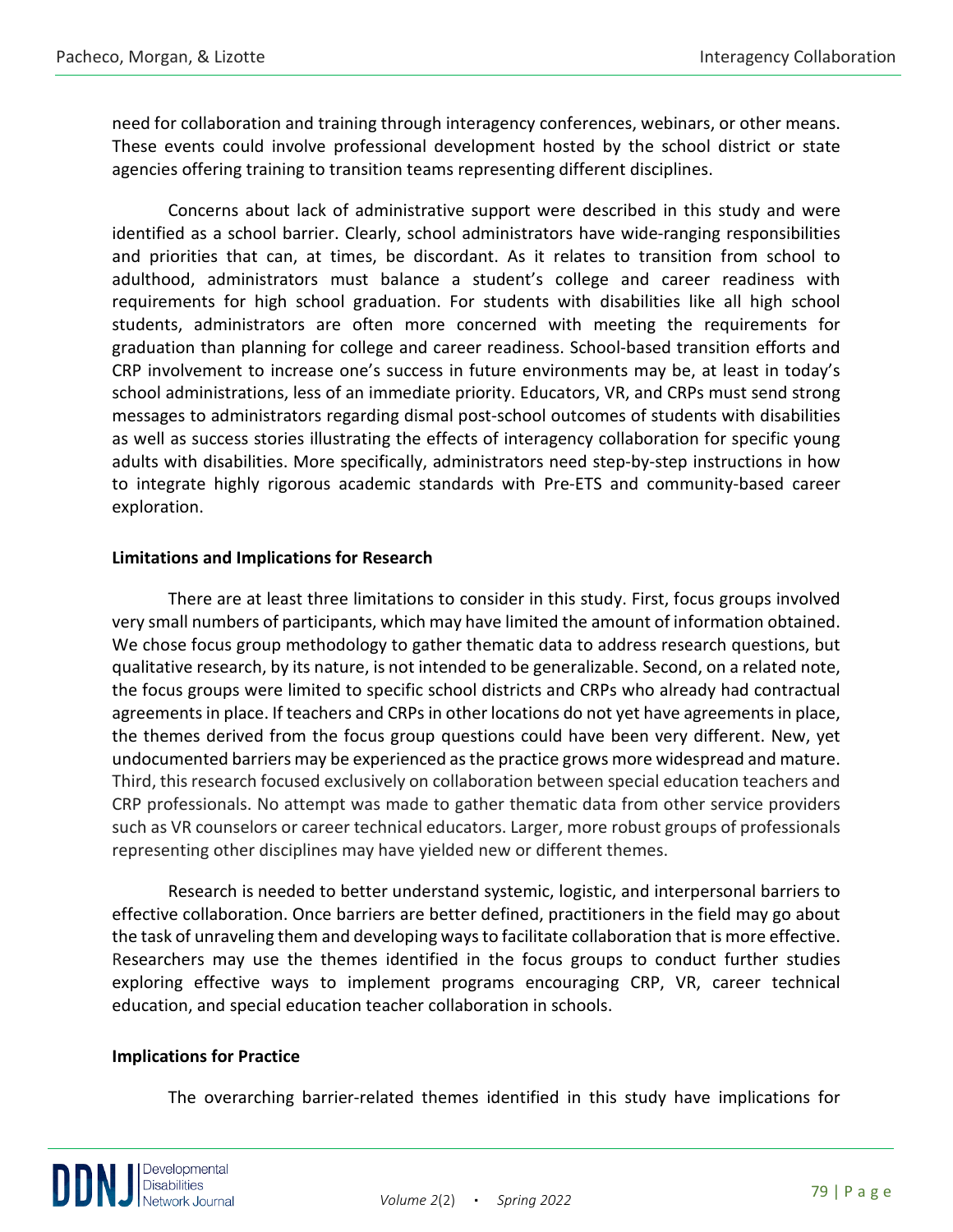administrators in state education agencies, school districts, and CRPs. With the advent of Pre-ETS, students with disabilities may finally have an opportunity to prepare for their adult roles while still in school. Pre-ETS has opened doors to community environments and teaching of functional skills. Yet now, the barriers to successful post-school outcomes clearly call on administrators and policy makers to step up. Teachers and CRPs can collaborate to improve transition outcomes for students with disabilities, but their efforts may be thwarted because of administration concerns related to credits needed to graduate from high school, transportation, schedules, and paperwork. Administrative buy in must occur starting with the state agency overseeing Pre-ETS. Key administrators must understand the opportunities at their fingertips and the consequences of ignoring them. Consistent with focus group recommendations, action plans must be developed to establish agreements, define roles and responsibilities, and deliver joint training to both special educators and CRPs.

A comprehensive training plan for interagency collaboration is needed, starting with state-level administrators followed by school-level and service provider training to fully take advantage of Pre-ETS. All groups may be trained in ways to take advantage of interdisciplinary networks to improve collaboration. Training opportunities could be presented in state, district, or school-level conferences focusing on ways to break down barriers and develop interdisciplinary teams. In any event, training should be provided jointly among special educators and CRPs, at minimum, and potentially to other service providers to improve collaboration throughout the transition process.

#### **References**

- Altheide, D. L., & Johnson, J. M. (1994). Criteria for assessing interpretive validity in qualitative research. In N. K. Denzin & Y. S. Lincoln (Eds.), *Handbook of qualitative research* (pp. 485–499). Sage Publications, Inc.
- Awsumb, J. M., Carter, E. W., Schutz, M. A., & McMillan, E. D. (2020). Perspectives of pre-employment transition services providers on preparing youth with disabilities for employment. *Journal of Vocational Rehabilitation*, *53*(5), 205-218. doi: 10.3233/JVR-201097
- Braun, V., & Clarke, V. (2006). Using thematic analysis in psychology. *Qualitative Research in Psychology*, *3*(2), 77-101. doi: [10.1191/1478088706qp063oa](https://doi.org/10.1191/1478088706qp063oa)
- Brinck, E. A., Friedman, K. B., & Sprong, M. E. (2021). Legislation impact on transition services for youth with disabilities: An impact on interagency collaboration between schools and vocational rehabilitation. *The Rehabilitation Professional*, *29*(1), 37-52.
- Carlson, S. R. (2021). Pre-employment transition services: What secondary special education teachers need to know. *Intervention in School and Clinic*, 1-5. doi.org/10.1177/10534512211032631
- Creswell, J. W., & Miller, D. L. (2000). Determining validity in qualitative inquiry. *Theory into Practice*, *39*(3), 124-130. doi: 10.1207/s15430421tip3903\_2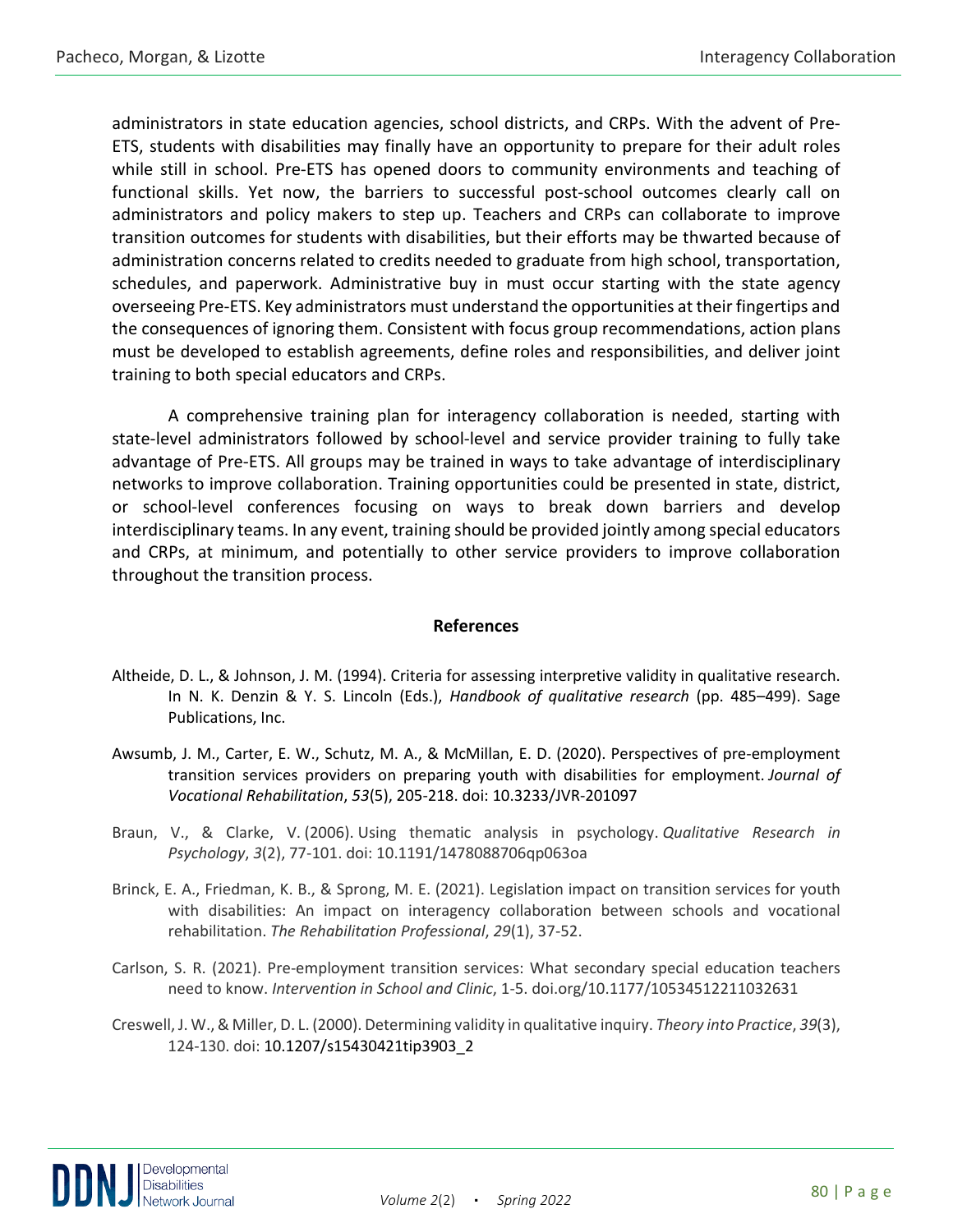- Domin, D., & Butterworth, J. (2012). The 2010–2011 national survey of community rehabilitation providers report 1: Overview of services, trends and provider characteristics (Research to Practice Brief, Issue No. 52). University of Massachusetts Boston, Institute for Community Inclusion.
- Domin, D., & Butterworth, J. (2013). The role of community rehabilitation providers in employment for persons with intellectual and developmental disabilities: Results of the 2010-2011 national survey. *Journal of Intellectual and Developmental Disabilities, 51*(4), 215-225 doi: 10.1352/1934- 9556-51.4.215
- Erickson, W., Lee, C., & von Schrader, S. (2019). *2017 disability status report: United States.* Cornell University Yang Tan Institute on Employment and Disability (YTI).
- Fleming, A. R., Plotner, A. J., & Oertle, K. M. (2017). College students with disabilities: The relationship between student characteristics, the academic environment, and performance. *Journal of Postsecondary Education and Disability*, *30*(3), 209-221
- Friend, M., & Cook, L. (2013). *Interactions: Collaboration skills for school professionals* (7<sup>th</sup> ed.). Pearson.
- Individuals With Disabilities Education Act, 20 U.S.C. § 1400. (2004). [https://sites.ed.gov/idea/statute](https://sites.ed.gov/idea/statute-chapter-33/subchapter-i/1400)[chapter-33/subchapter-i/1400](https://sites.ed.gov/idea/statute-chapter-33/subchapter-i/1400)
- Ipsen, C., Kurth, N., McCormick, S., Hall, J., & Chambless, C. (2019). Exploring the PROMISE of transition services for youth with disabilities receiving SSI. *Journal of Vocational Rehabilitation*, *50*(1), 95- 108.
- Kitzinger, J. (1995). Qualitative research: introducing focus groups. *BMJ*, *311*(7000), 299-302.
- Levers, L. L. (2006). Focus groups and related rapid assessment methods. In C. T. Fischer (Ed.), *Qualitative research methods for psychologists: Introduction through empirical studies* (pp. 377-411). Academic Press.
- Luecking, R. G., Fabian, E. S., Contreary, K., Honeycutt, T. C., & Luecking, D. M. (2018). Vocational rehabilitation outcomes for students participating in a model transition program. *Rehabilitation Counseling Bulletin*, *61*(3), 154-163.
- Merriam, S. B., & Tisdell, E. J. (2016). Qualitative research: A guide to design and Implementation (4<sup>th</sup> ed.). Jossey-Bass.
- Neubert, D. A., Luecking, R. G., & Fabian, E. S. (2018). Transition practices of vocational rehabilitation counselors serving students and youth with disabilities. *Rehabilitation Research, Policy, and Education*, *32*(1), 54-65.
- Newman, L., Wagner, M., Knokey, A. M., Marder, C., Nagle, K., Shaver, D., & Wei, X. (2011). *The post-high school outcomes of young adults with disabilities up to 8 years after high school: A report from the National Longitudinal Transition Study-2 (NLTS2).* National Center for Special Education Research.
- Oertle, K. M., Sax, C. L., & Chesley, E. (2017). Expectations of statewide special education and vocational rehabilitation transition leaders for their staff's collaboration activities. *Journal of Rehabilitation, 83*(3), 3-20.